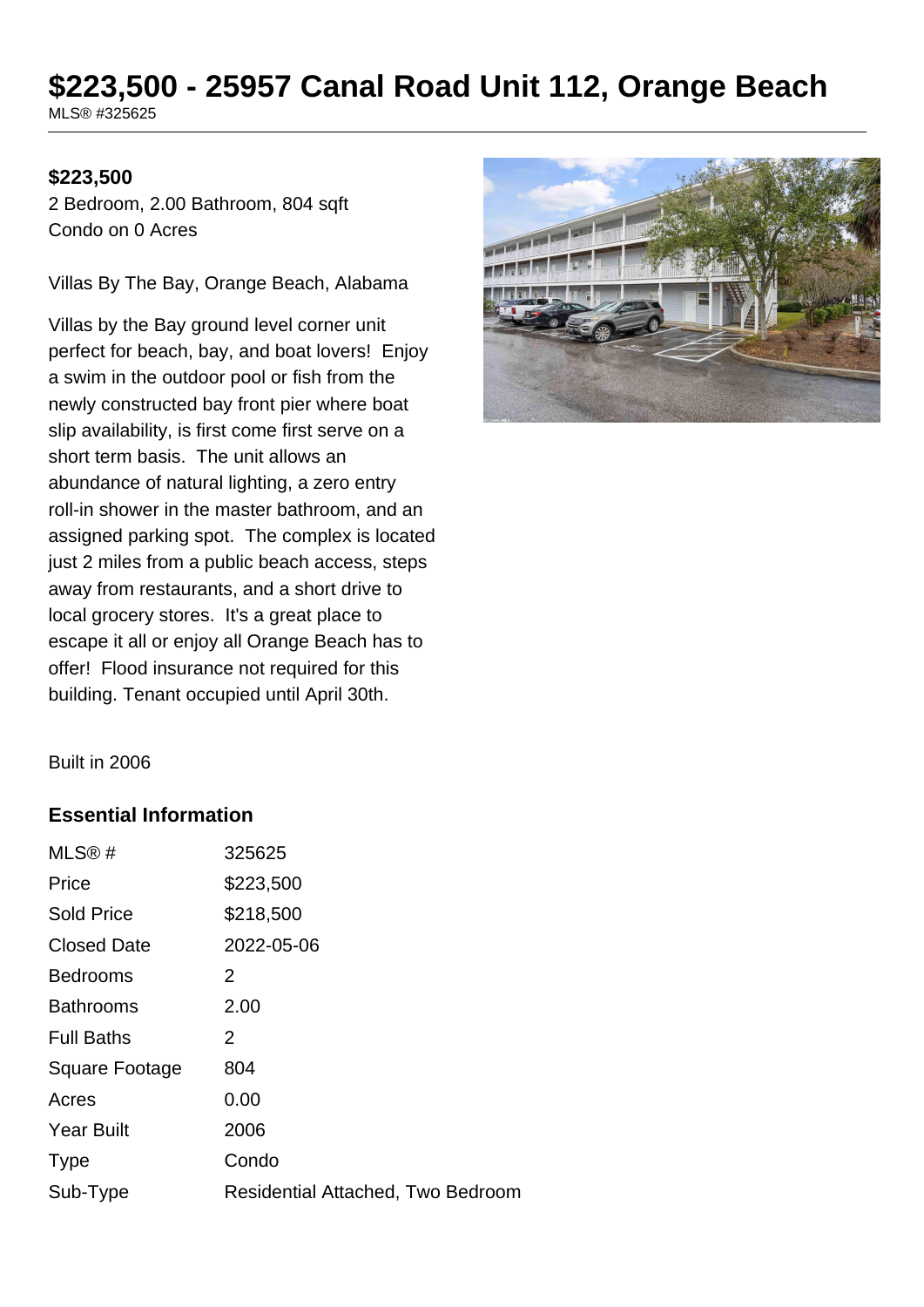| <b>Style</b>  | Condo  |
|---------------|--------|
| <b>Status</b> | Closed |

# **Community Information**

| Address      | 25957 Canal Road Unit 112 |
|--------------|---------------------------|
| Area         | Orange Beach 1            |
| Subdivision  | Villas By The Bay         |
| City         | Orange Beach              |
| County       | <b>Baldwin</b>            |
| <b>State</b> | Alabama                   |
| Zip Code     | 36561                     |

### **Amenities**

| Fishing Pier, Pool - Outdoor |
|------------------------------|
| <b>Baldwin EMC</b>           |
| <b>Indirect Bay Side</b>     |
| Bay Access (Wlk <= 1/4 Mi)   |
| Yes                          |
|                              |

#### **Interior**

| Interior                 | Laminate, Tile, Vinyl                              |
|--------------------------|----------------------------------------------------|
| <b>Interior Features</b> | Condo Balc Grill Allowed, Porch-Back               |
| Appliances               | Dishwasher, Dryer, Microwave, Refrigerator, Washer |
| Cooling                  | Central Electric (Cool), Central Heat              |
| # of Stories             |                                                    |
| <b>Stories</b>           |                                                    |

## **Exterior**

| Exterior        | Wood       |
|-----------------|------------|
| Lot Description | Water View |
| Construction    | Resale     |
| Foundation      | Wood Frame |

## **School Information**

| Elementary | <b>Orange Beach Elementary</b> |
|------------|--------------------------------|
| High       | Orange Beach                   |

## **Additional Information**

| <b>HOA Fees</b> | 375.00 |
|-----------------|--------|
|-----------------|--------|